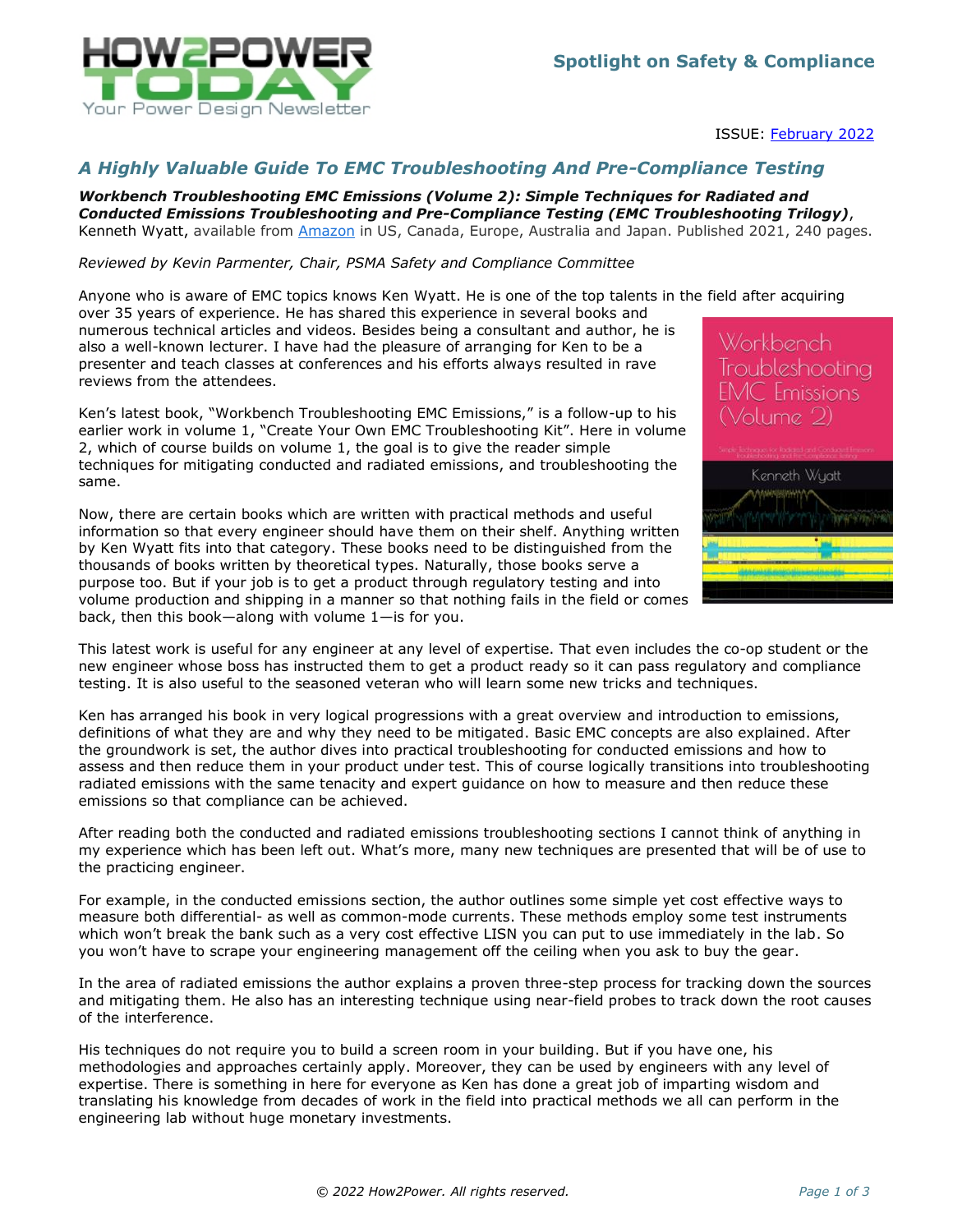

It also warmed my heart to see an entire chapter on pre-compliance testing. Beating the drum on precompliance testing is always an important thing as I continue to encounter good people paying big money in the EMC lab flailing helplessly while the test lab's spend-o-meter keeps racking up invoices. That is the last place and possibly the most expensive place—to learn that you do not pass EMI compliance requirements. I regularly implore engineering managers to let their teams set up pre-compliance testing before they go to the certification labs. Make sure it passes in your lab first.

However the chapter on pre-compliance testing was not just promoting the fact that engineering managers need to enable their engineers to perform pre-compliance testing at their facility and pass these tests before ever heading over to the lab. Ken outlines the important how-to specifics of pre-compliance testing for both conducted and radiated emissions. That includes how to set up a low-cost temporary lab to make the measurements.

The next chapters cover other EMC measurements even those relating to the new wide-bandgap devices such as GaN power transistors. The author discusses what that these new devices mean in terms of the EMC considerations. This is especially relevant for us in the power electronics world as we are seeing the fast adoption of these parts. Also helpful is a chapter on troubleshooting wireless self-interference, which is the ability of a product (especially one that contains RF links or aspects of them) to interfere with itself. The author then outlines tips on how to mitigate the effects of self-interference.

Another chapter provides case studies to help engineers learn from others' experiences as to what works and what does not. These cover both radiated and conducted examples, and how the problems were solved. Moreover, there is an excellent section of summary and references that contains a plethora of useful information and resources which will come in very handy.

Additionally, the appendices offer examples of industry-standard test setups for typical measurements and known-to-work test setups as well as several do-it-yourself constructions to save time and money. There is also a notable section on using LTspice to evaluate filters which is a big-time saver.

The only subjects not discussed are topics such as ESD and surge protection, which are sometimes treated as EMI-EMC topics. But by no means does this take anything away from Ken's excellent work as the transient and surge topics are subjects unto themselves that deserve their own texts. For example, an excellent work on that subject, "Design of Transient Protection Systems Including Supercapacitor Based Design Approaches for Surge Protection" by Nihal Kuluratna was reviewed last month in this column.

Similarly, I recently obtained a copy of "Lightning Protection and Grounding Solutions for Communications Sites" by Ken Rand. It's an outstanding work covering lighting protection which of course is an extreme version of transient and surge protection.

But for help with EMI and EMC issues, particularly in power electronics, I recommend having Ken's books including this one, on any practicing engineer's bookshelf. It will not sit there gathering dust as you will likely consult it whenever EMI issues arise or you need to plan ahead for compliance.

Ken knows what he is doing, and we are fortunate that he has chosen to pass on his decades of knowledge and expertise through his books and fine presentations. Do not hesitate to order your copy of this excellent and practical book. You will be glad you did.

## **About the Author**



*Kevin Parmenter is an IEEE Senior Member and has over 20 years of experience in the electronics and semiconductor industry. Kevin is currently director of Field Applications Engineering North America for Taiwan Semiconductor. Previously he was vice president of applications engineering in the U.S.A. for Excelsys, an Advanced Energy company; director of Advanced Technical Marketing for Digital Power Products at Exar; and led global product applications engineering and new product definition for Freescale Semiconductors AMPD - Analog, Mixed Signal and Power Division.*

*Prior to that, Kevin worked for Fairchild Semiconductor in the Americas as senior director of field applications engineering and held various technical and management positions with increasing responsibility at ON Semiconductor and in the Motorola Semiconductor Products Sector. Kevin also led an applications engineering team for the start-up Primarion. Kevin serves on the board of directors of the [PSMA](http://www.psma..com/) (Power Sources Manufacturers Association) and was the general chair of APEC 2009 [\(the IEEE Applied Power Electronics](http://www..apec-conf.org/)*